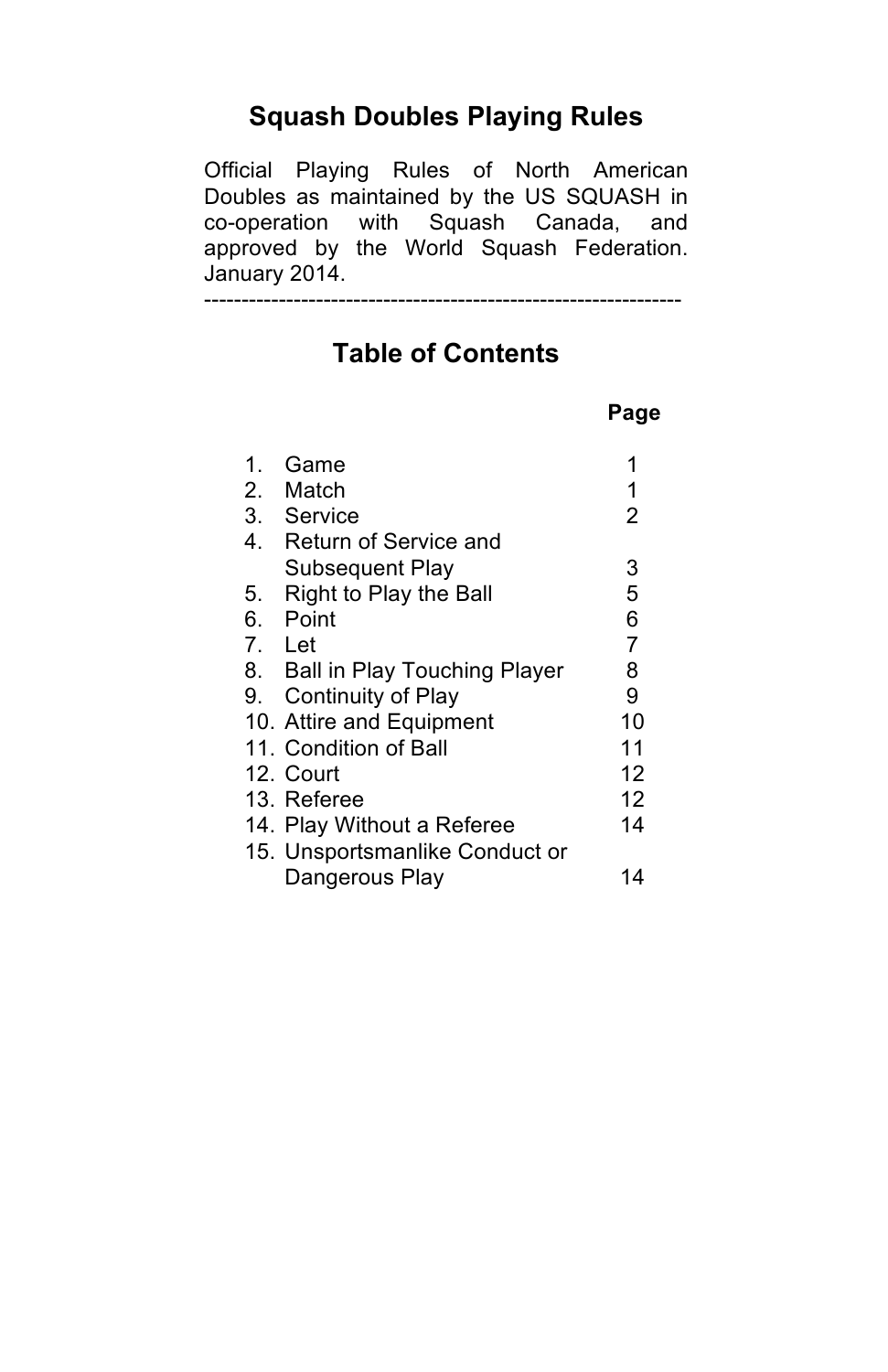#### **1. Game**

- (a) The object of the game is to win by scoring points. Each side or team, consisting of two players, shall earn points either by winning a rally or by being awarded them. Each point won by or awarded to a side shall add one to its score.
- (b) The side which first scores fifteen points wins the game. (Remove excepting that:
	- (1) At "thirteen all'' the side which has first reached the score of thirteen must announce one of the following before the next serve:
		- (i) Set to five points--making the game eighteen points.
		- (ii) Set to three points--making the game sixteen points.
		- (iii)No set, in which event the game remains fifteen points.
	- (2) At "fourteen all,'' provided the score has not been "thirteen all,'' the side which has first reached the score of fourteen must announce one of the following before the next serve:
		- (i) Set to three points--making the game seventeen points.
		- (ii) No set, in which event the game remains fifteen points.)

### **2. Match**

(a) The side which first wins three games wins the match, except that a side may be awarded the match at any time upon the retirement, default or disqualification of the opposing side.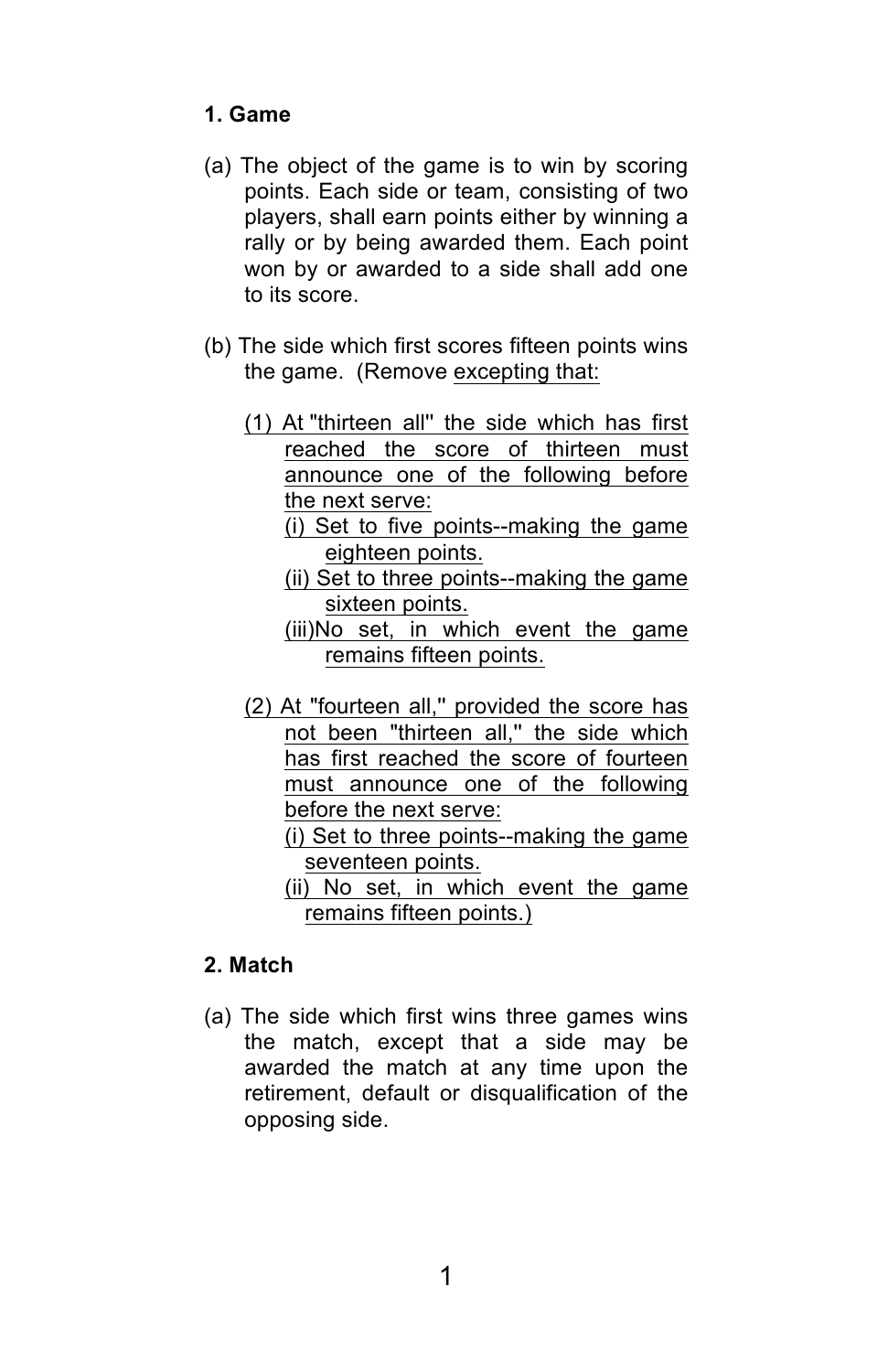#### **3. Service**

- (a) The service begins the play of each point and is the striking of the ball with the racquet in accordance with this entire Rule 3. At the start of a match the choice to serve or receive shall be decided by the spin of a racquet. The two partners of a side shall serve in succession, the first retaining his serve until his side has lost a point. On the loss of a subsequent point the side shall be declared "out'' and the serve reverts to the opponents. On the first serve of every game, however, the "in'' side shall be declared "out'' after it has lost one point only. The order of serving within a side shall not be Gchanged during the progress of a game. At the end of a game the side which has won the game shall have the choice of serving or receiving to commence the next game.
- (b) The server must stand with one foot or at least part of one foot touching the floor within the service box and not touching the line when the ball is struck and serve the ball onto the front wall above the service line and below the top line before it touches any other part of the court, so that on its rebound (return) it first strikes the floor within, but not touching, the lines of the opposite service court, either before or after touching any other wall or walls within the court. The server must be in control of and holding on to the racquet at the moment of contact. (Rule 4(a)). A ball so served is a good service, otherwise it is a Fault. If the Referee calls a foot-fault or fault and the server believes the service was proper, the server may appeal the Referee's call.
- (c) If the first service is a Fault, the server shall serve again from the same side. If the server makes two consecutive Faults, he loses the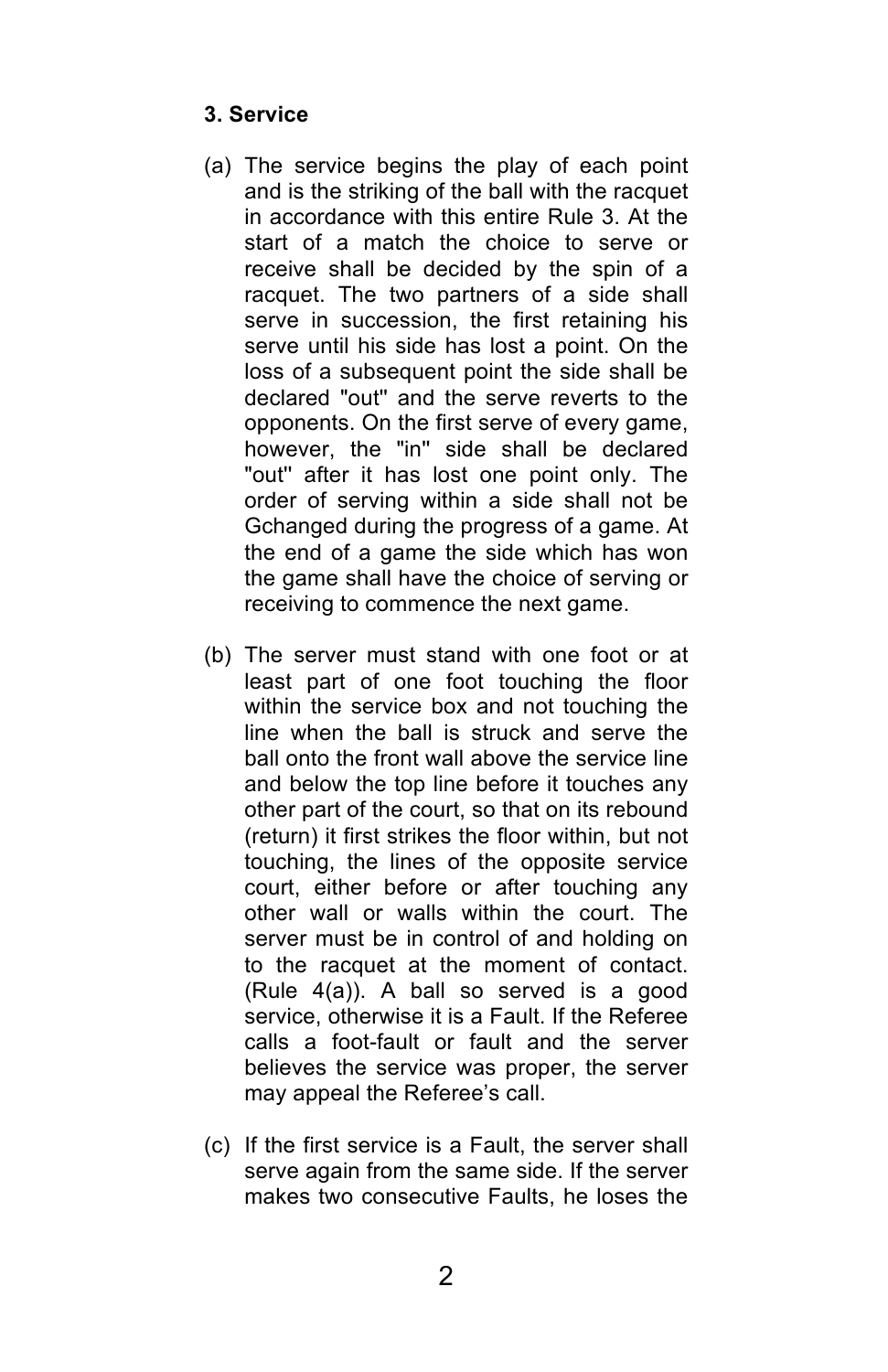point. A service Fault may not be played, but the receiver may volley any service which has struck the front wall in accordance with Rule 3(b).

- (d) At the beginning of each game and each time a side becomes "in'' the ball shall be served from whichever service box the first server for the side elects, and thereafter alternately until the side is "out'' or until the end of the game. If the server serves from the incorrect box there shall be no penalty and the service shall count and the play shall proceed as if the box served from was the correct box, except that if the receiver does not attempt to return the service, he may demand that it be served from the other box, or if, before the receiver attempts to return the service, there is a Let (See Rule 7), the service shall be made from the other box.
- (e) A ball is in play from the moment at which it is struck with the racquet until:
	- (1) the point is decided;
	- (2) a Fault, as defined in Rule 3(b), is made; or a Let occurs (See Rules 6 and 7).
- (f) If, in the act of serving a player strikes at but misses the ball, a fault shall result.

#### **4. Return of Service and Subsequent Play**

(a) A return is deemed to be made at the instant the ball touches the racquet of the player making the return. This player must be in control of and holding on to the racquet at the moment of contact. If the racquet leaves his hand in the act of striking the ball, it shall be deemed that he was not "in control of'' it in accordance with this Rule 4(a), and he shall lose the point even if the ball subsequently makes a good return. To make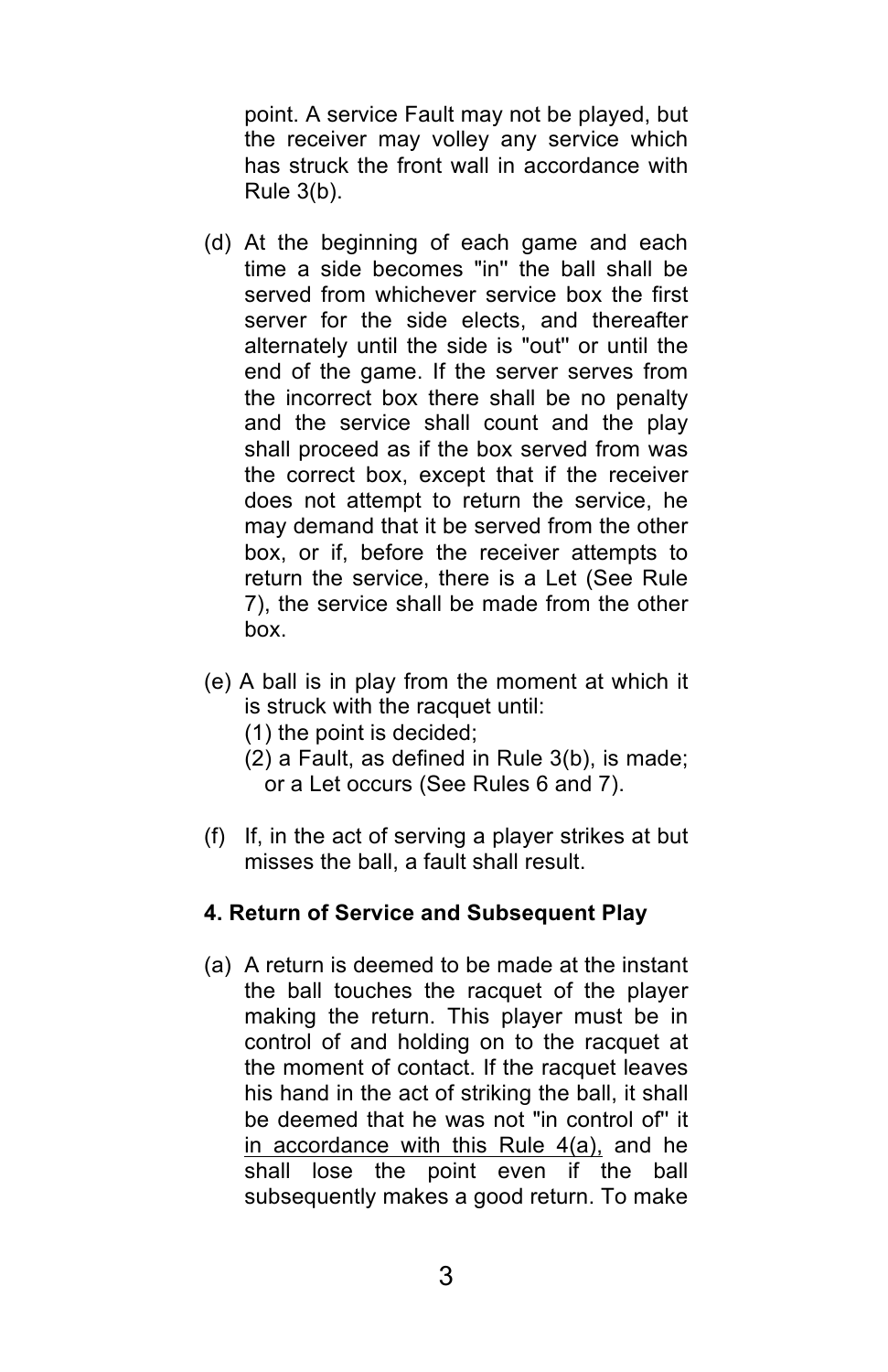a good return of a service or of a subsequent return the ball must be struck on the volley or before it has touched the floor twice, and reach the front wall on the fly above the tell-tale and below the top line, and it may touch any wall or walls within the court before or after reaching the front wall. On any return the ball may be struck only once. It may not be "carried'' or "double-hit.''

#### **G4 CONTROL OF RACQUET**

- (b) At the beginning of each game each side shall designate one of its players to receive service in the right hand service court and the other to receive service in the left hand service court and throughout the course of such game the service must be received by the players so designated.
- (c) If the designated receiver fails to make a good return of a good service, the serving side wins the point. If the designated receiver makes a good return of service the sides shall alternate making returns until one side fails to make a good return. The side failing to make a good return loses the point.
- (d) Until the ball has been touched or has hit the floor twice, it may be struck at any number of times by either player on a side.
- (e) If at any time after a service the ball hits outside the playing surfaces of the court (the ceiling and/or lights, or on or above a line marking the perimeters of the playing surfaces of the court), the side so hitting the ball loses the point except as provided in Rule 7(c)(5).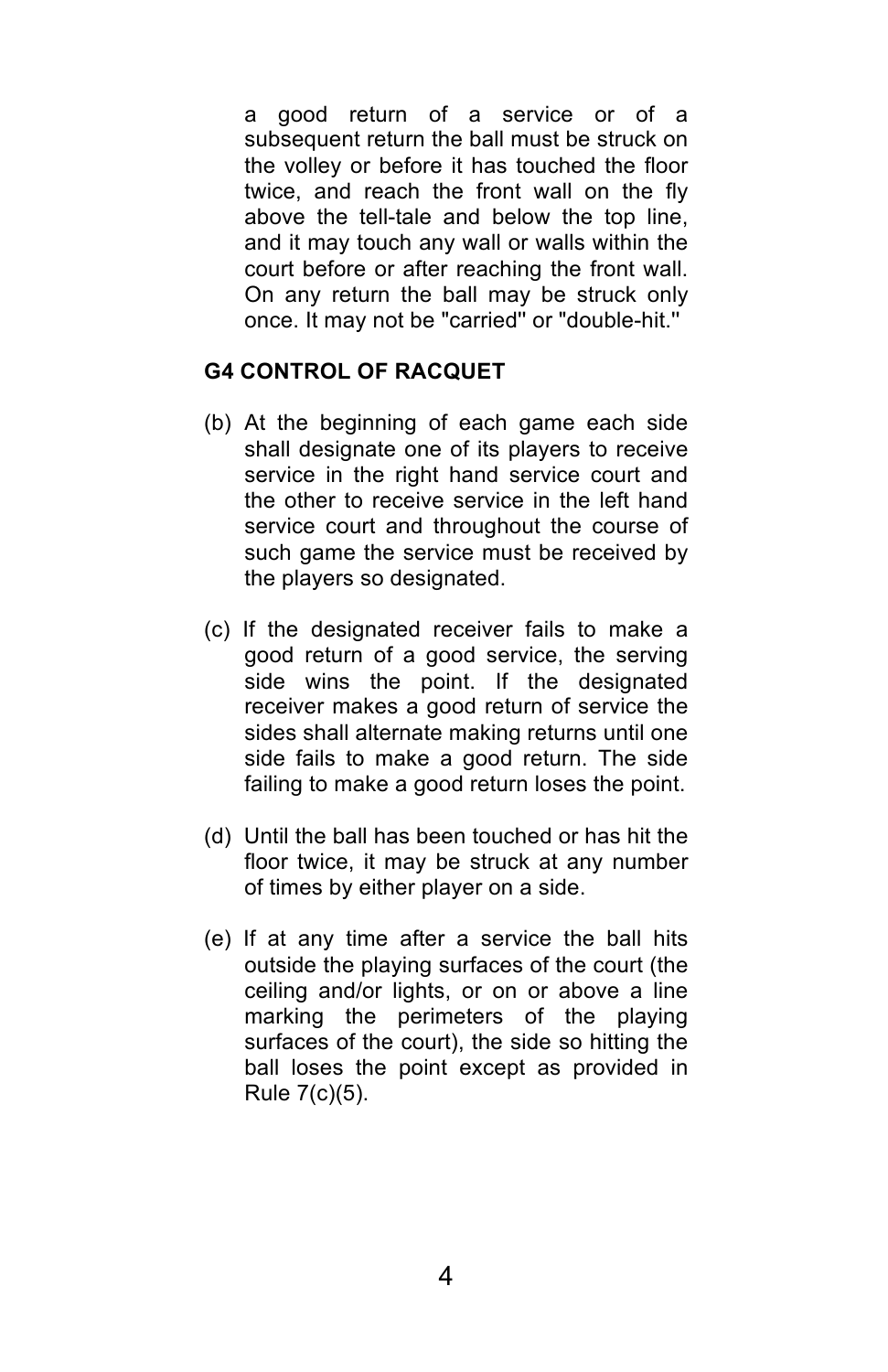#### **5. Right to Play the Ball**

- (a) Immediately after he or his partner has struck the ball, each player must get out of his opponents' way and must:
	- (1) Give his opponents a fair view of the ball;
	- (2) Give his opponents a fair opportunity to get to and strike at the ball in and from any position on the court elected by an opponent. A player will be deemed to have failed to give his opponents a fair opportunity to get to and strike the ball when he has used an excessive follow-through so that an opponent has to wait for an excessive swing;
	- (3) Allow either opponent to play the ball to any part of the front wall or back wall and to that part of each side wall in front of the red floor service line. The Referee shall deny a Let to the striker when in the opinion of the Referee the striker could have played the ball SAFELY, but instead requested a Let to get out of an unfavorable

#### Note to Referees

Referees should be aware of players who are "fishing for Points", and after an initial warning deny a Let in such cases

(4) Refrain from creating a visual or audible distraction.

#### **G5 PLAYER HIT BY THE BALL G6 INTERFERENCE ON A FURTHER ATTEMPT G7 INTERFERNECE ON TURNING**

position; and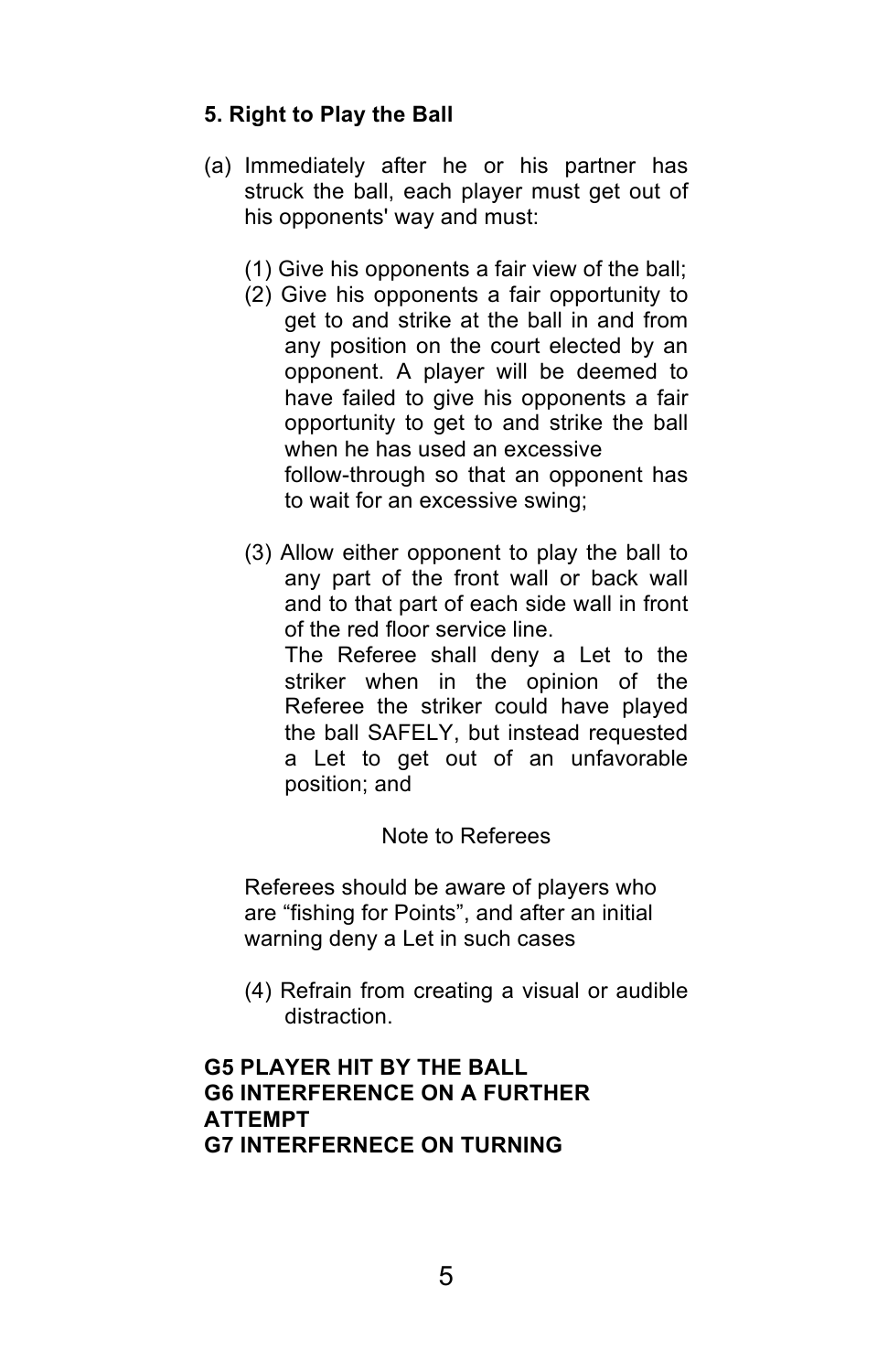#### **6. Point**

- (a) A Point shall be awarded to a side:
	- (1) When an opponent, in violating Rule 5, deprives a player of a clear opportunity to attempt a winning shot; or
	- (2) When an opponent, in violating Rule 5, fails to make the effort within the scope of his normal ability to avoid the violation thereby depriving a player of an opportunity to attempt a shot; or
	- (3) When an opponent, in violating Rule 5, has caused repeated Lets, no one of which individually constitutes a Point.
	- (4) When the striker hits the ball back at himself and the opponent is ready to hit the ball but unable to do so because of the striker's position, it is a violation of Rule 5(3) and a Point for the opponent, regardless of whether or not a winner would have been struck by the opponent.
	- (b) The Referee shall not award a Point as defined in this Rule 6 unless a Point or a Let (See Rule 7) is requested by a player. See Rule 6 Interpretation **G20**

### **G 8 MAKING EVERY EFFORT AND MINIMAL INTERFERENCE**

**G 9 INTERFERENCE WITH THE STRIKER'S SWING AND REASONABLE FEAR OF HITTING THE OPPONENT G10 ASKING FOR A "LET" G11 TIMING OF REQUESTS FOR A "LET" G12 EARLY REQUESTS FOR A "LET" G13 CREATED INTERFERENCE G20 POINT RULE 6 INTERPRETATION**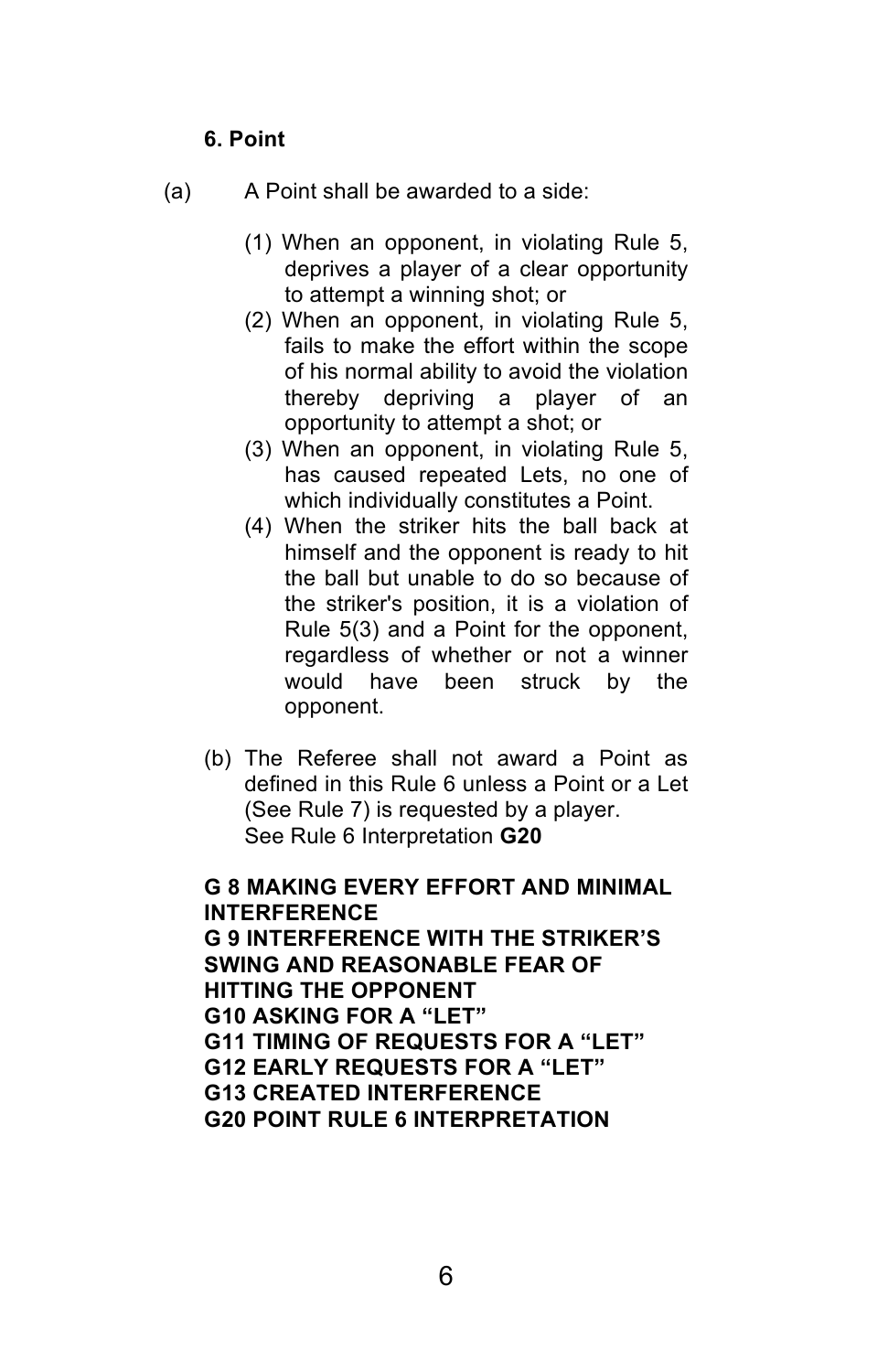### **7. Let**

- (a) A Let mandates the playing over of a point.
- (b) On the replay of the point the server
	- (1) is entitled to two serves unless a Fault occurred in the original point,
	- (2) must serve from the correct box even if he served from the incorrect box on the original point, and
	- (3) may serve from a service box other than the one selected on the original point.
- (c) In addition to the Lets described elsewhere, the following are Lets if the player on the side whose turn it is to strike the ball could otherwise have made a good return:
	- (1) When an opponent of such player violates Rule 5 except for those violations described in Rule 6.
	- (2) When such player refrains from striking at the ball because of a reasonable fear of injuring an opponent.
	- (3) When such player before or during the act of striking or striking at the ball is touched by either of his opponents, their racquets or anything either of them wears or carries.
	- (4) When on the first bounce from the floor the ball hits on or above the seven foot line on the back wall; and
	- (5) If a player thinks the ball has broken while play is in progress, he must nevertheless complete the point and then immediately request a Let, giving the ball promptly to the Referee for inspection. The Referee shall allow a Let only upon such prompt request if the ball in fact proves to be broken (See Rule 11(c)).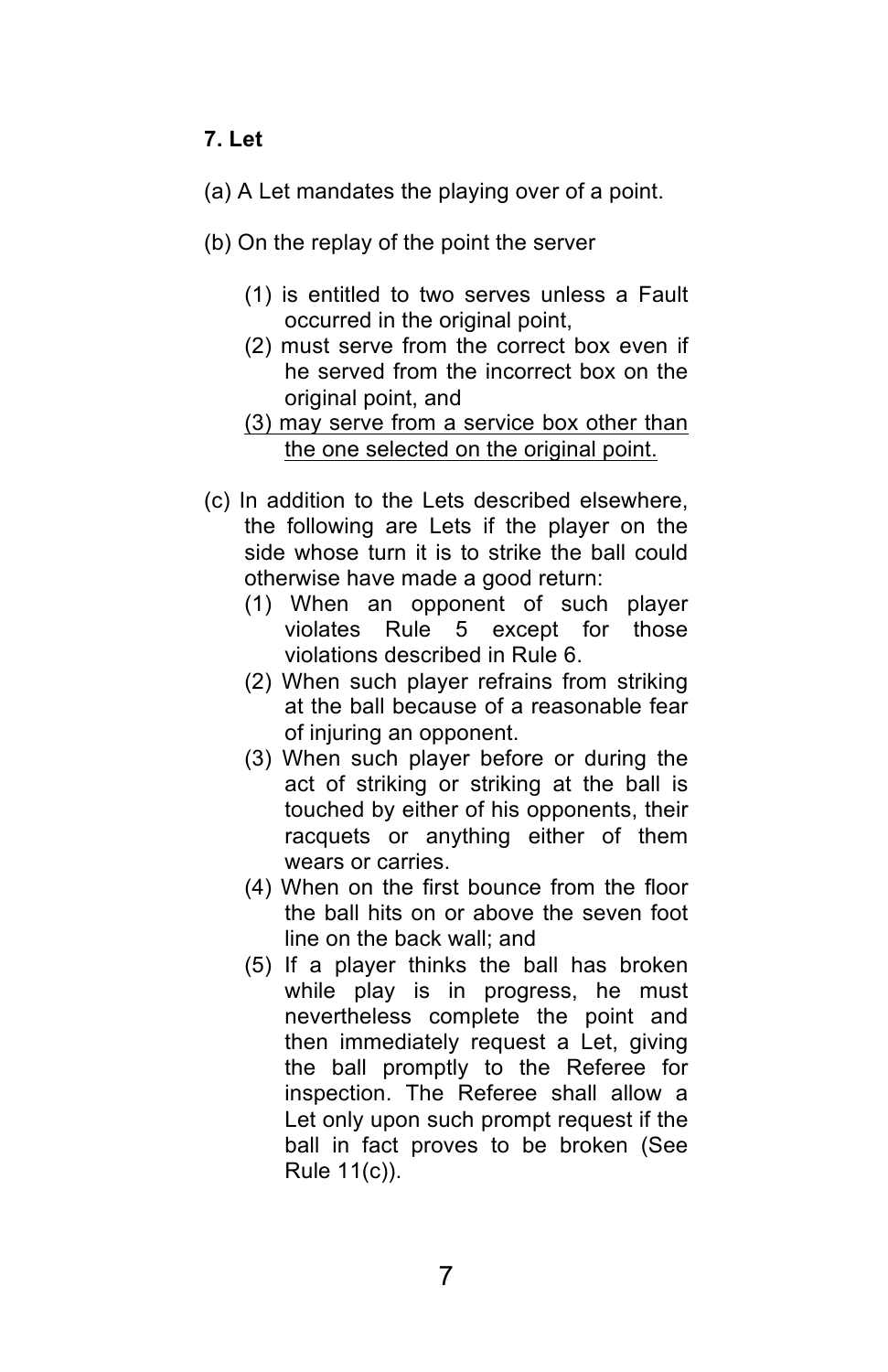- (d) A player may request a Let or a Point (See Rule 6). A request by a player, which must be verbal, for a Let shall automatically include a request for a Point. Upon such request, the Referee shall allow a Let, Point or No Let.
- (e) No Let shall be allowed on any stroke a player makes unless he requests such before or during the act of striking or striking at the ball or immediately after doing so in the event of an obstructed swing.
- (f) The Referee shall not call or allow a Let as defined in this Rule 7 unless such Let is requested by a player; provided, however, the Referee may call a Let at any time (1) when there is interference with play caused by any factor beyond the control of the player, or (2) when he fears that a player is about to suffer severe physical injury.

#### **8. Ball in Play Touching Player**

- (a) If a ball in play after hitting the front wall, but before being returned again, shall touch any player, or anything he wears or carries (other than the racquet of the player who makes the return) the side of the player so touched loses the point, except as provided in Rule 7(c)(1) or 7(c)(2).
- (b) If a ball in play touches the player who last returned it or his partner or anything either of them wears or carries before it hits the front wall, the side of the player so touched loses the point, except as provided in Rule 7(c)(2).
- (c) Except as provided for in Rule 6(a), if a ball in play, after being struck by a player on a return, hits either of the player's opponents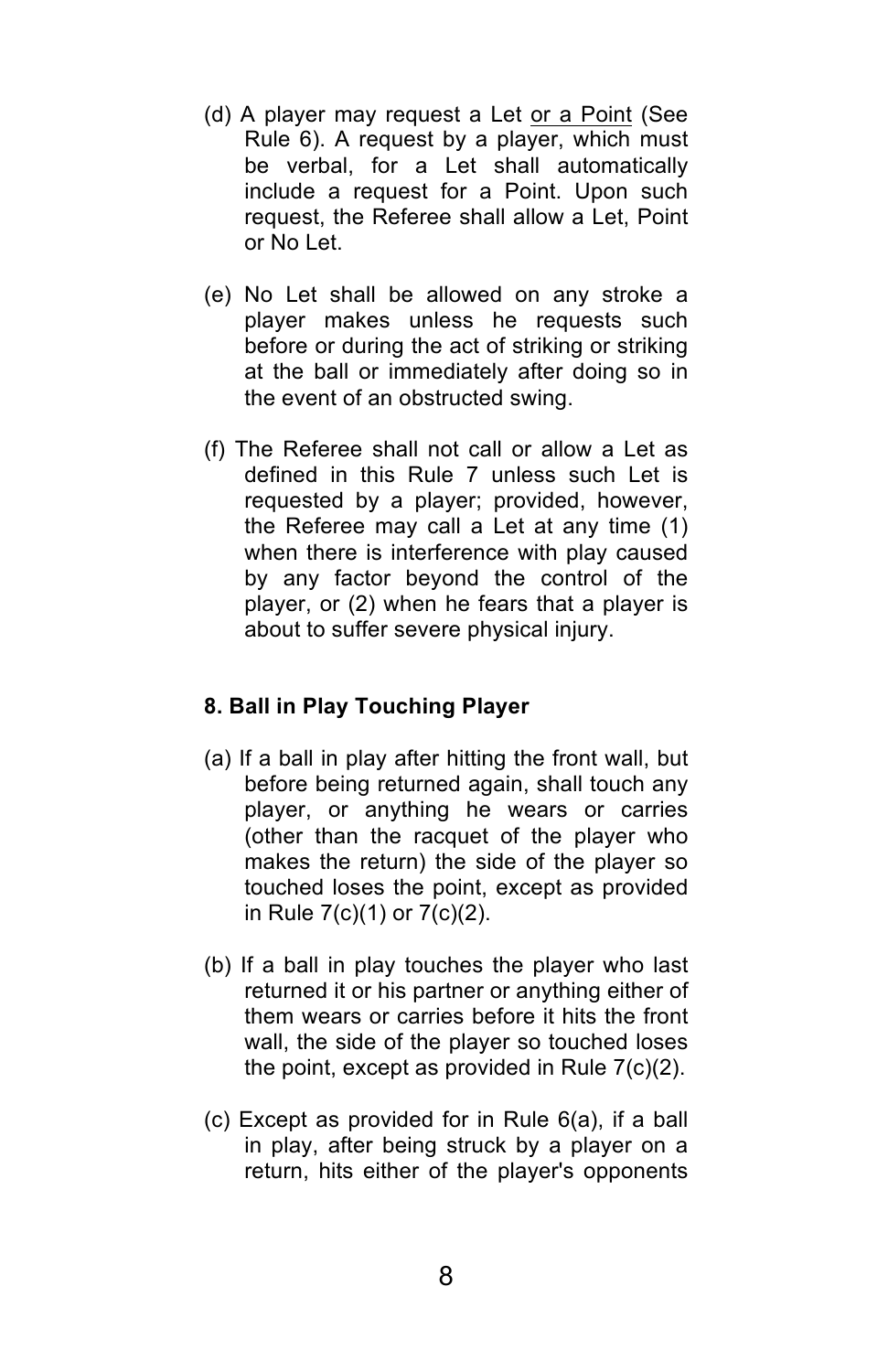or anything either of them wears or carries before reaching the front wall:

- (1) The side of the player who made the return shall lose the point if the return would not have been good.
- (2) The point shall be a Let (See Rule 7) if the return would have hit the front wall fairly except for such interference.
- (d) If a player strikes at and misses the ball, he and his partner may make further attempts to return it. If, after being missed, the ball touches either of their opponents or anything they wear or carry:
	- (1) If the player or his partner would otherwise have made a good return, the rally shall be replayed as a Let.
	- (2) If the player or his partner could not have made a good return, their side shall lose the point.

### **9. Continuity of Play**

(a) Play shall be continuous from the first service of each game until the game is concluded. Play shall never be suspended solely to allow a player to recover his strength or wind. The provisions of this Rule 9 shall be strictly applied. If the Referee believes a player is violating this Rule during a game, the Referee will apply the provisions of Rule 15.

#### **G1 CHANGE OF EQUIPMENT**

**G2 TIME WASTING**

#### **G3 FALLEN OBJECTS FROM GALLERY G3A FALLEN OBJECTS ON COURT**

(b) The interval between all games is 2 minutes. If a player is not on court ready to play at the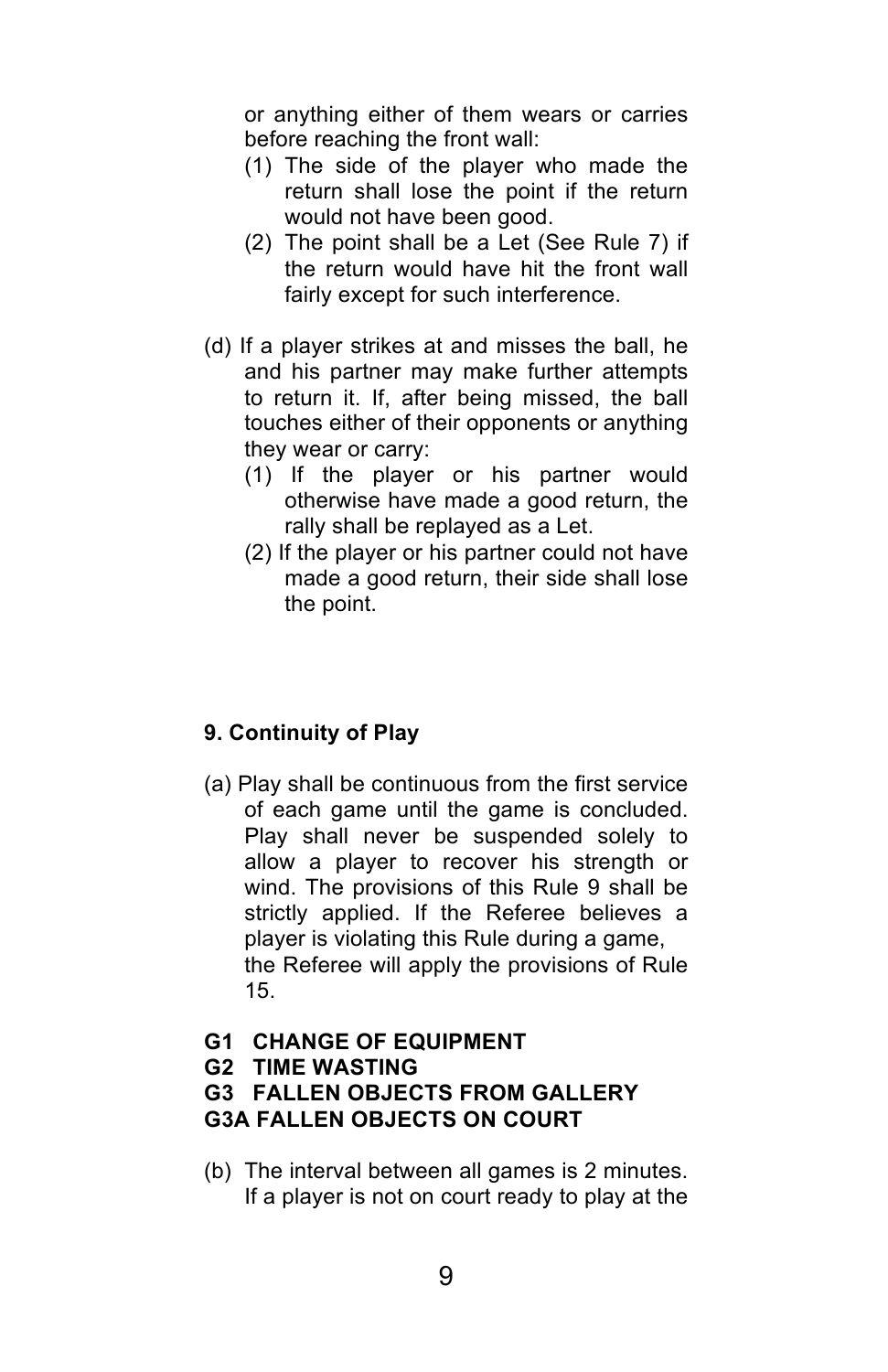expiration of the applicable time period, the Referee will apply the provisions of Rule 15.

- (c) Except as otherwise specified in this Rule 9, the Referee may suspend play for such reason and for such period of time as he may consider necessary.
- (c) If play is suspended by the Referee because of an injury to one of the players, such player must resume play within one hour from the point and game score existing at the time play was suspended or his side shall default the match, provided however, if a player suffers cramps or pulled muscles, or bleeding, play may be suspended by the Referee once during a match for each such player for a period not to exceed five minutes after which time such player must resume play or his side shall default the game and after a further two minutes, the match.
- (d) In the event the Referee suspends play other than for injury to a player, play shall be resumed when the Referee determines the cause of such suspension of play has been eliminated, except that if such cause of delay cannot be rectified within one hour, the match shall be postponed to such time as the Tournament Committee determines. Any suspended match shall be resumed from the point and game score existing at the time the match was stopped.

#### **10. Attire and Equipment**

(a) A player's attire, including, but not restricted to, its color, design, insignia, advertisements, statements and slogans, shall be within the normal standards of good taste associated with the game of squash racquets. A side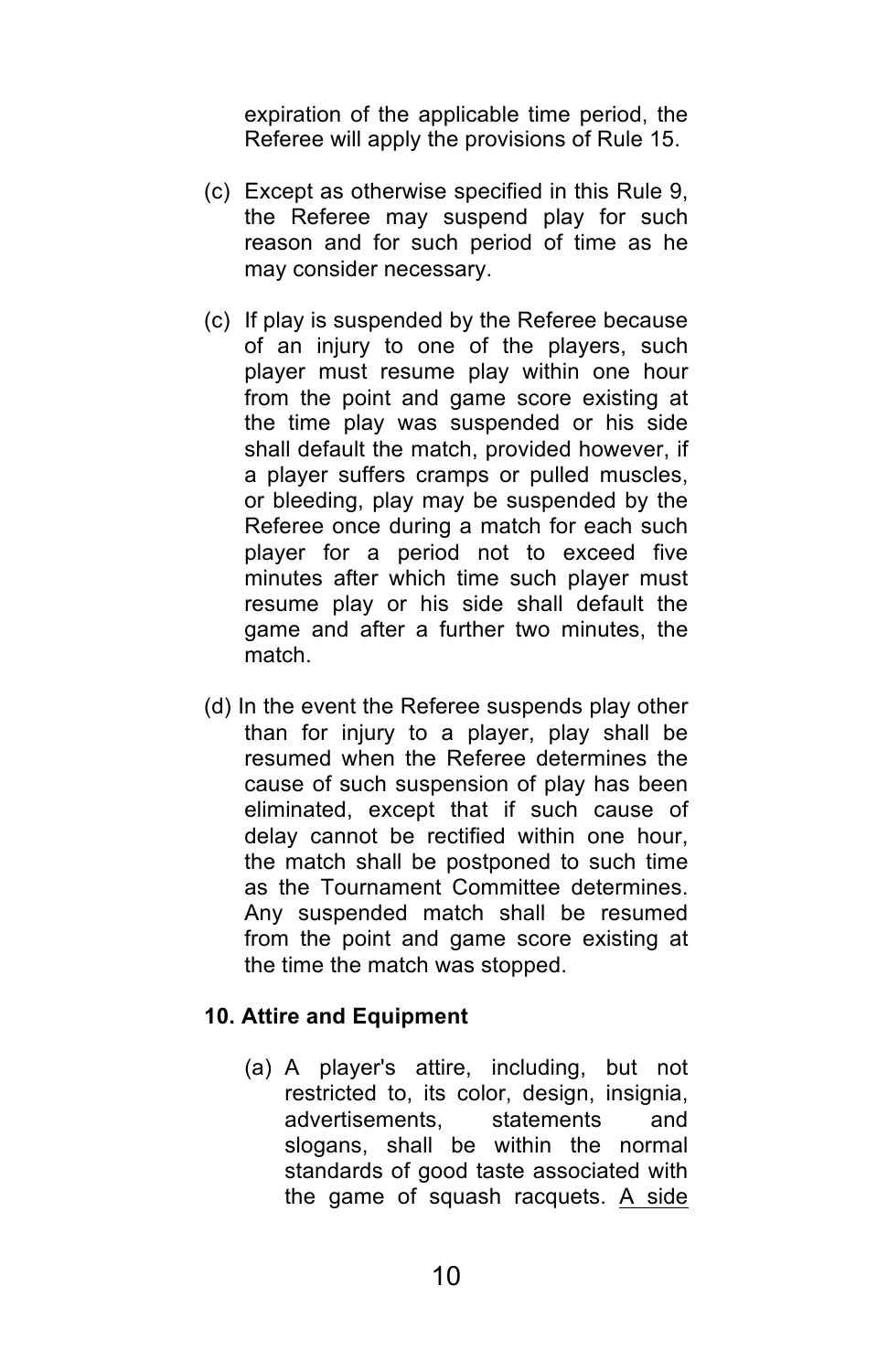shall have matching major items of attire.

#### **11. Condition of Ball**

- (a) No ball, before or during a match, may be heated, chilled or otherwise artificially treated except by the mutual consent of the sides or by decision of the Referee.
- (b) At any time, when not in the actual play of a point, another ball may be substituted by the mutual consent of the sides or by decision of the Referee.
- (c) A ball shall be determined broken when it has a crack which extends through both its inner and outer surfaces. The ball may be squeezed by the Referee only enough to determine the extent of the crack. A broken ball shall be replaced and the preceding point shall be a Let (See Rule 7(c)(6)).
- (d) Upon determination of a cracked (but not broken) ball, the ball shall be replaced by the mutual consent of the sides or may be replaced by the Referee and the preceding point shall stand. If a ball breaks during the last point of a game and this is not discovered until after the game is over, the point shall stand.

At the end of a game or match a player must appeal immediately at the end of the last rally, before the players leave the court, if he feels the ball may be broken.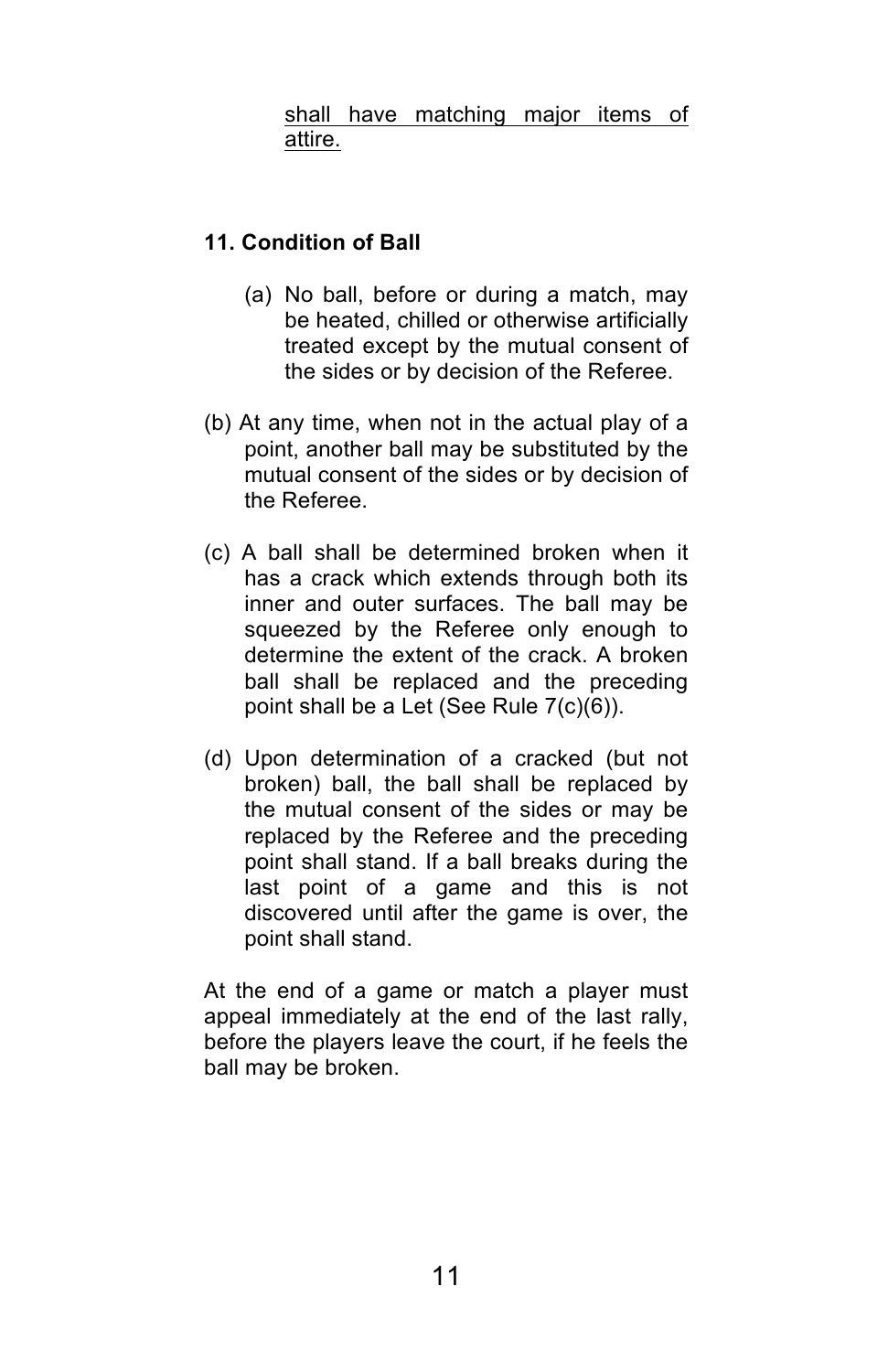#### **12. Court**

- (a) The doubles court shall be as specified in the Court, Racquet and Ball Specifications of this Association.
- (b) No equipment of any sort shall be permitted to remain in the court during a match other than the ball used in play, the racquets being used by the players, and the clothes worn by them. All other equipment must be left outside the court. A player who requires a towel or cloth shall keep same in a pocket or in his waistband.

#### **13. Referee**

(a) A Referee shall control the game. This control shall be exercised from the time scheduled for the match and/or from the time that at least one player is on the court. The Referee may limit the time of the warm-up period to five minutes, or shall terminate a longer warm-up period so that the match commences at the scheduled time.

#### **G16 SCORER'S GUIDELINES G17 REFEREE'S CALLS G18 OFFICIALS ADDRESSING PLAYERS**

- (b) The Referee's decision on all questions of play shall be final except as provided in Rule 13(c).
- (c) Two Judges may be appointed to act on any appeal by a player to a decision of the Referee. When such Judges are acting in a match, a player may appeal any decision of the Referee through the Referee to the Judges, except a decision under Rules 11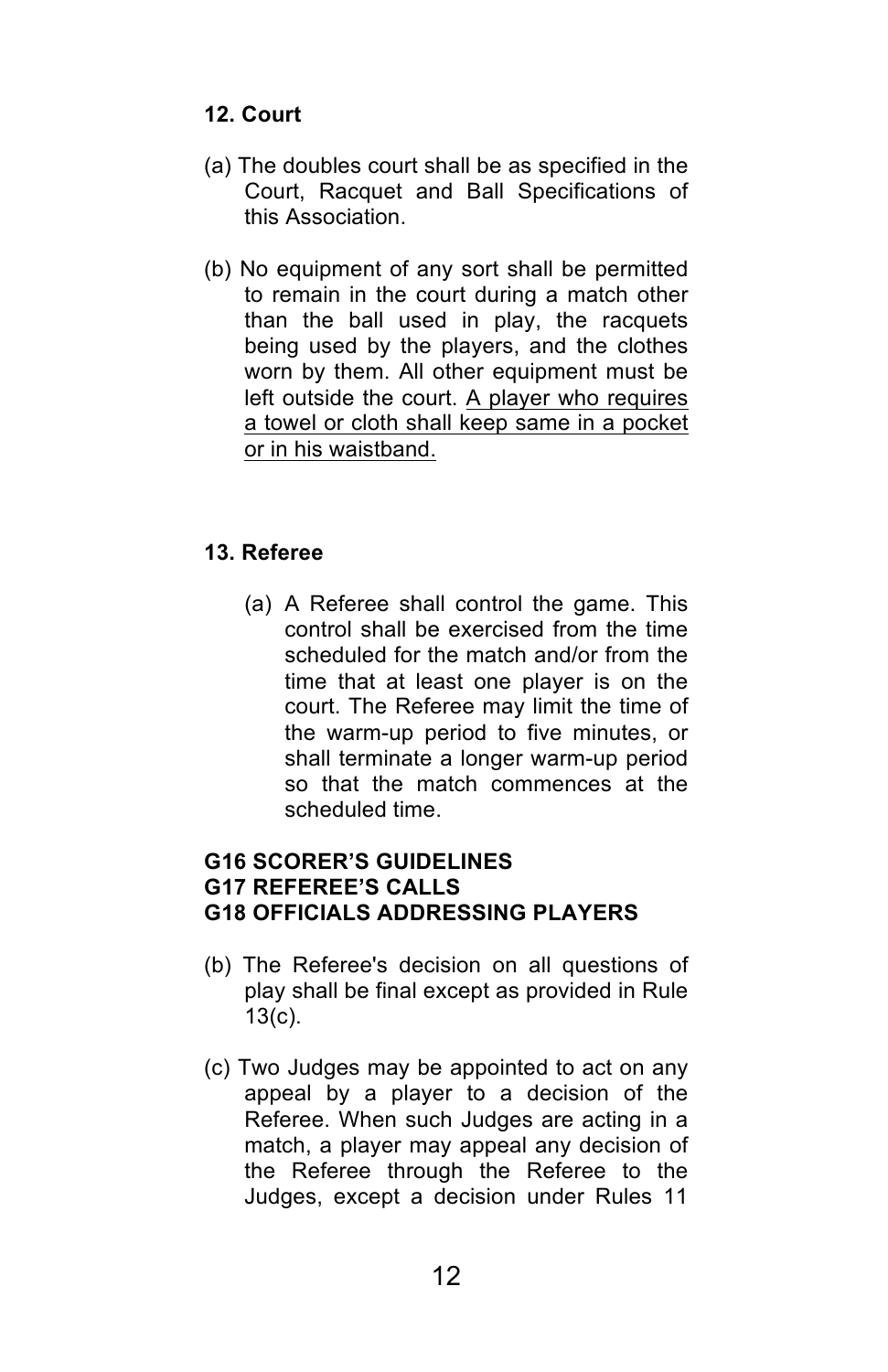and 13(a). If one Judge agrees with the Referee, the Referee's decision stands. If both Judges disagree with the Referee, the Judges' decision is final. If the Referee is not overruled, his decision stands. A Referee serving with Judges, if unsighted, or otherwise unable to decide on a fair return or a Let appeal, shall ask both Judges for their opinions. If they agree, the decision shall stand. If they disagree, the Referee shall order that a Let be played. The Judges shall make no ruling unless an appeal has been made. The decision of the Judges shall be announced promptly by the Referee.

The appeal process should be handled quickly by the Referee so that play is continuous, and allows the game to flow.

- (d) A player may not request the removal or replacement of the Referee or a Judge during a match. Any such request must be made by the player before or immediately upon entering the court, to the Tournament Referee whose decision is final.
- (e) A player shall not state his reason for his request under Rule 7 for a Let or Point or for his appeal from any decision of the Referee except if the Referee permits the player to state his reasons.
- (f) If a player uses speech or language unbecoming to the game of squash racquets, the Referee will apply the provisions of Rule 15.
- (g) If a player's conduct is unbecoming to the game of squash racquets, the Referee will apply the provisions of Rule 15.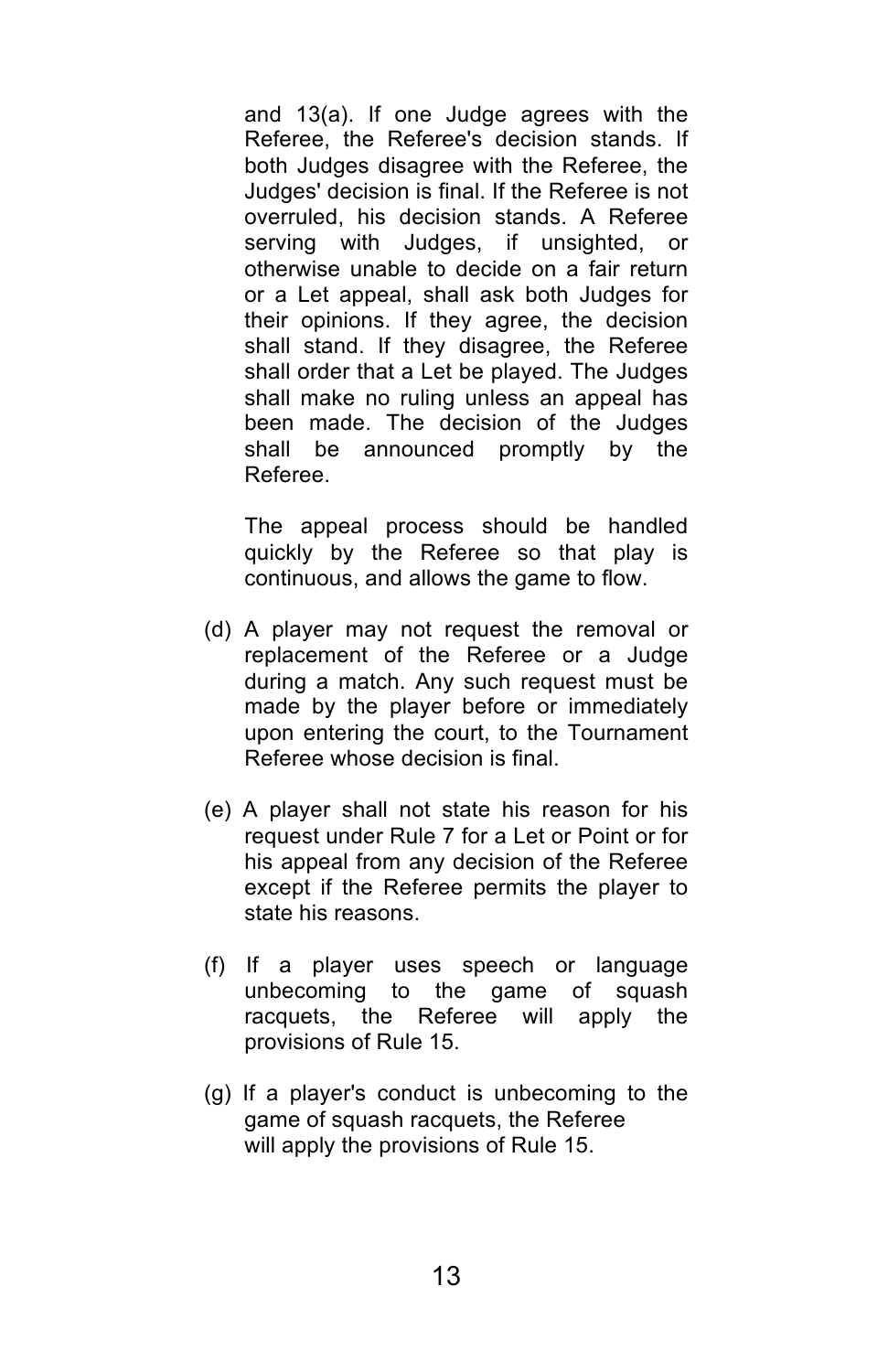#### **G14 SIGNIFICANT OR DELIBERATE PHYSICAL CONTACT G15 PROGRESSION OF PENALTIES**

#### **14. Play Without a Referee**

(a) When there is no Referee and the players are unable to agree with respect to the circumstances described in Rules 6, 7, and 8 the point shall be a Let. No penalties described in Rules 9 and 13 shall apply.

#### **15 Unsportsmanlike Conduct or Dangerous Play**

The Referee, in his/her discretion, shall have the power to warn, penalize or default a player for unsportsmanlike conduct or dangerous play. Instances of unsportsmanlike conduct include, but are not limited to, the following: swearing; racquet abuse; physical or verbal abuse of an opponent, Referee, Scorer or Judge; intentionally striking (or attempting to strike) an opponent with a ball or racquet. Instances of dangerous play include, but are not limited to, the following: unnecessarily striking a ball without being aware of your opponents' positions on the court when a Let would otherwise have been granted to the striker had he/she refrained from such striking; playing a ball so near or in such proximity to an opponent so as to create a reasonable likelihood of causing injury to said opponent; or the like.

In cases involving unsportsmanlike conduct or dangerous play, other than the situation where a player intentionally physically abuses an opponent or intentionally strikes an opponent with a ball or racquet, a Referee will apply the provisions of Rule 15. In cases involving